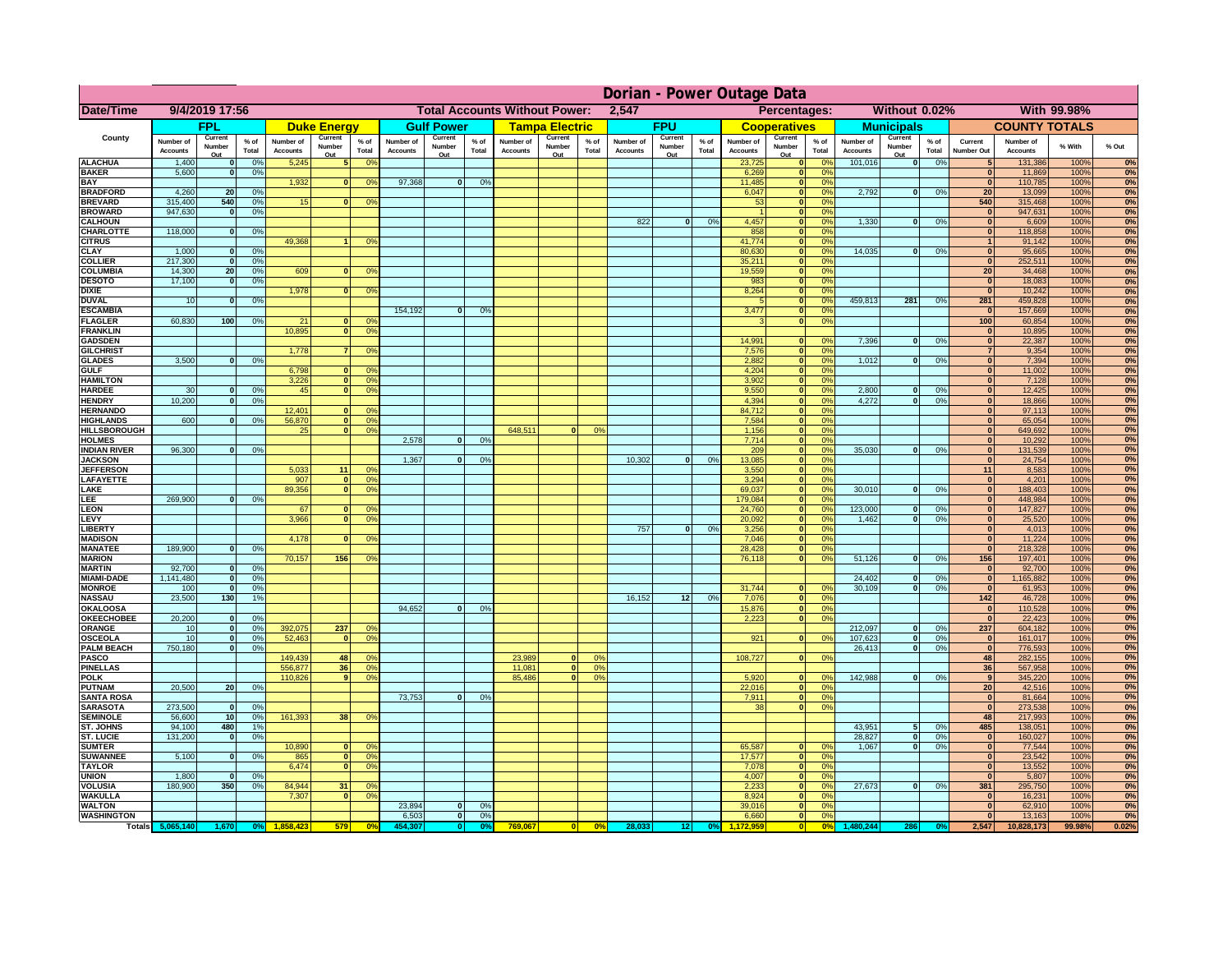# 9/4/2019 5:57 PM Dorian

| <b>Power Provider</b>                |                     |                            |                           |                          |                               |
|--------------------------------------|---------------------|----------------------------|---------------------------|--------------------------|-------------------------------|
|                                      | County              | <b>Number of Customers</b> | <b>Current Number Out</b> | <b>Outage Percentage</b> | <b>Estimated Restore Time</b> |
| Florida Power and Light Company      | <b>BREVARD</b>      | 315,400                    | 540                       | 0.17%                    | <b>TBD</b>                    |
| Florida Power and Light Company      | ST. JOHNS           | 94,100                     | 480                       | 0.51%                    | TBD                           |
| Florida Power and Light Company      | <b>VOLUSIA</b>      | 180,900                    | 350                       | 0.19%                    | <b>TBD</b>                    |
| Jacksonville (JEA)                   | <b>DUVAL</b>        | 440,938                    | 281                       | 0.06%                    | TBD                           |
| <b>Duke Energy</b>                   | ORANGE              | 392,075                    | 237                       | 0.06%                    | <b>TBD</b>                    |
|                                      | <b>MARION</b>       | 70,157                     | 156                       | 0.22%                    | TBD                           |
| Duke Energy                          |                     |                            |                           |                          |                               |
| Florida Power and Light Company      | NASSAU              | 23,500                     | 130                       | 0.55%                    | <b>TBD</b>                    |
| Florida Power and Light Company      | <b>FLAGLER</b>      | 60,830                     | 100                       | 0.16%                    | TBD                           |
| <b>Duke Energy</b>                   | PASCO               | 149,439                    | 48                        | 0.03%                    | <b>TBD</b>                    |
| Duke Energy                          | SEMINOLE            | 161,393                    | 38                        | 0.02%                    | TBD                           |
| Duke Energy                          | <b>PINELLAS</b>     | 556,877                    | 36                        | 0.01%                    | <b>TBD</b>                    |
|                                      |                     |                            | 31                        | 0.04%                    | <b>TBD</b>                    |
| Duke Energy                          | VOLUSIA             | 84,944                     |                           |                          |                               |
| Florida Power and Light Company      | <b>BRADFORD</b>     | 4,260                      | 20                        | 0.47%                    | <b>TBD</b>                    |
| Florida Power and Light Company      | COLUMBIA            | 14,300                     | 20                        | 0.14%                    | <b>TBD</b>                    |
| Florida Power and Light Company      | PUTNAM              | 20,500                     | 20                        | 0.10%                    | <b>TBD</b>                    |
| Florida Public Utilities Corporation | NASSAU              | 16,152                     | 12                        | 0.07%                    | $24$                          |
| <b>Duke Energy</b>                   | <b>JEFFERSON</b>    | 5,033                      | 11                        | 0.22%                    | <b>TBD</b>                    |
| Florida Power and Light Company      | SEMINOLE            | 56,600                     | 10                        | 0.02%                    | <b>TBD</b>                    |
|                                      |                     |                            |                           |                          |                               |
| <b>Duke Energy</b>                   | <b>POLK</b>         | 110,826                    | $9\,$                     | 0.01%                    | <b>TBD</b>                    |
| Duke Energy                          | <b>GILCHRIST</b>    | 1,778                      | $\overline{7}$            | 0.39%                    | TBD                           |
| <b>Duke Energy</b>                   | <b>ALACHUA</b>      | 5,245                      | 5                         | 0.10%                    | <b>TBD</b>                    |
| Jacksonville (JEA)                   | ST. JOHNS           | 27,580                     | 5                         | 0.02%                    | TBD                           |
| <b>Duke Energy</b>                   | <b>CITRUS</b>       | 49,368                     | $\mathbf{1}$              | 0.00%                    | <b>TBD</b>                    |
|                                      |                     |                            |                           |                          |                               |
| Central Florida Electric Cooperative | <b>ALACHUA</b>      | 870                        | $\mathbf 0$               | 0.00%                    | <b>TBD</b>                    |
| Central Florida Electric Cooperative | <b>DIXIE</b>        | 7,651                      | $\mathbf 0$               | 0.00%                    | <b>TBD</b>                    |
| Central Florida Electric Cooperative | <b>GILCHRIST</b>    | 7,572                      | 0                         | 0.00%                    | TBD                           |
| Central Florida Electric Cooperative | LAFAYETTE           | 8                          | $\mathbf 0$               | 0.00%                    | <b>TBD</b>                    |
| Central Florida Electric Cooperative | LEVY                | 17,714                     | 0                         | 0.00%                    | TBD                           |
| Central Florida Electric Cooperative | <b>MARION</b>       | 9                          | $\mathbf 0$               | 0.00%                    | <b>TBD</b>                    |
|                                      |                     |                            |                           |                          |                               |
| Chattahoochee Electric               | GADSDEN             | 1,173                      | $\mathbf 0$               | 0.00%                    | TBD                           |
| Choctawhatchee Electric Cooperative  | <b>HOLMES</b>       | 320                        | $\pmb{0}$                 | 0.00%                    | <b>TBD</b>                    |
| Choctawhatchee Electric Cooperative  | <b>OKALOOSA</b>     | 15,876                     | $\pmb{0}$                 | 0.00%                    | TBD                           |
| Choctawhatchee Electric Cooperative  | <b>SANTA ROSA</b>   | 132                        | $\mathbf 0$               | 0.00%                    | <b>TBD</b>                    |
| Choctawhatchee Electric Cooperative  | <b>WALTON</b>       | 38,913                     | $\pmb{0}$                 | 0.00%                    | TBD                           |
| City of Alachua                      | <b>ALACHUA</b>      | 4,506                      | $\pmb{0}$                 | 0.00%                    | <b>TBD</b>                    |
|                                      |                     |                            |                           |                          |                               |
| City of Bartow                       | <b>POLK</b>         | 12,074                     | $\pmb{0}$                 | 0.00%                    | TBD                           |
| City of Blountstown                  | CALHOUN             | 1,330                      | $\mathbf 0$               | 0.00%                    | <b>TBD</b>                    |
| City of Bushnell                     | <b>SUMTER</b>       | 1,067                      | 0                         | 0.00%                    | TBD                           |
| City of Clewiston                    | <b>HENDRY</b>       | 4,272                      | $\mathbf 0$               | 0.00%                    | <b>TBD</b>                    |
| City of Fort Meade                   | <b>POLK</b>         | 2,379                      | 0                         | 0.00%                    | TBD                           |
| City of Havana                       | GADSDEN             | 1,455                      | $\mathbf 0$               | 0.00%                    | <b>TBD</b>                    |
|                                      |                     |                            |                           |                          |                               |
| City of Leesburg                     | LAKE                | 24,500                     | 0                         | 0.00%                    | <b>TBD</b>                    |
| City of Moore Haven                  | <b>GLADES</b>       | 1,012                      | $\mathbf 0$               | 0.00%                    | <b>TBD</b>                    |
| City of Mount Dora                   | LAKE                | 5,510                      | 0                         | 0.00%                    | <b>TBD</b>                    |
| City of Newberry                     | <b>ALACHUA</b>      | 1,898                      | $\mathbf 0$               | 0.00%                    | <b>TBD</b>                    |
| City of Quincy                       | GADSDEN             | 4,768                      | 0                         | 0.00%                    | TBD                           |
| City of Starke                       | <b>BRADFORD</b>     | 2,792                      | $\mathbf 0$               | 0.00%                    | <b>TBD</b>                    |
|                                      |                     | 123,000                    | 0                         | 0.00%                    | TBD                           |
| City of Tallahassee                  | <b>LEON</b>         |                            |                           |                          |                               |
| City of Vero Beach                   | <b>INDIAN RIVER</b> | 35,030                     | $\pmb{0}$                 | 0.00%                    | TBD                           |
| City of Wauchula                     | HARDEE              | 2,800                      | 0                         | 0.00%                    | TBD                           |
| City of Williston                    | LEVY                | 1,462                      | $\pmb{0}$                 | 0.00%                    | TBD                           |
| City of Winter Park                  | ORANGE              | 14,947                     | 0                         | 0.00%                    | TBD                           |
| Clay Electric Cooperative            | <b>ALACHUA</b>      | 22,855                     | $\pmb{0}$                 | 0.00%                    | <b>TBD</b>                    |
| Clay Electric Cooperative            | <b>BAKER</b>        | 2,602                      | 0                         | 0.00%                    | TBD                           |
|                                      |                     |                            |                           |                          |                               |
| Clay Electric Cooperative            | <b>BRADFORD</b>     | 6,047                      | $\pmb{0}$                 | 0.00%                    | TBD                           |
| Clay Electric Cooperative            | <b>CLAY</b>         | 80,630                     | $\pmb{0}$                 | 0.00%                    | TBD                           |
| Clay Electric Cooperative            | COLUMBIA            | 17,599                     | $\pmb{0}$                 | 0.00%                    | <b>TBD</b>                    |
| Clay Electric Cooperative            | <b>DUVAL</b>        | 5                          | 0                         | 0.00%                    | TBD                           |
| Clay Electric Cooperative            | <b>FLAGLER</b>      | $\overline{3}$             | $\pmb{0}$                 | 0.00%                    | TBD                           |
| Clay Electric Cooperative            | <b>GILCHRIST</b>    | 4                          | $\pmb{0}$                 | 0.00%                    | TBD                           |
|                                      |                     |                            | $\pmb{0}$                 |                          |                               |
| Clay Electric Cooperative            | LAKE                | 2,319                      |                           | 0.00%                    | TBD                           |
| Clay Electric Cooperative            | LEVY                | 754                        | $\mathbf 0$               | 0.00%                    | TBD                           |
| Clay Electric Cooperative            | <b>MARION</b>       | 17,114                     | $\pmb{0}$                 | 0.00%                    | TBD                           |
| Clay Electric Cooperative            | PUTNAM              | 22,016                     | 0                         | 0.00%                    | TBD                           |
| Clay Electric Cooperative            | SUWANNEE            | 6                          | $\pmb{0}$                 | 0.00%                    | <b>TBD</b>                    |
| Clay Electric Cooperative            | <b>UNION</b>        | 4,007                      | $\pmb{0}$                 | 0.00%                    | TBD                           |
|                                      |                     |                            |                           |                          |                               |
| Clay Electric Cooperative            | <b>VOLUSIA</b>      | 2,233                      | $\pmb{0}$                 | 0.00%                    | TBD                           |
| Duke Energy                          | BAY                 | 1,932                      | 0                         | 0.00%                    | TBD                           |
| Duke Energy                          | <b>BREVARD</b>      | 15                         | 0                         | 0.00%                    | TBD                           |
| Duke Energy                          | COLUMBIA            | 609                        | 0                         | 0.00%                    | TBD                           |
| <b>Duke Energy</b>                   | <b>DIXIE</b>        | 1,978                      | $\pmb{0}$                 | 0.00%                    | TBD                           |
| Duke Energy                          | <b>FLAGLER</b>      | 21                         | $\pmb{0}$                 | 0.00%                    | TBD                           |
|                                      | <b>FRANKLIN</b>     |                            | $\pmb{0}$                 | 0.00%                    | TBD                           |
| <b>Duke Energy</b>                   |                     | 10,895                     |                           |                          |                               |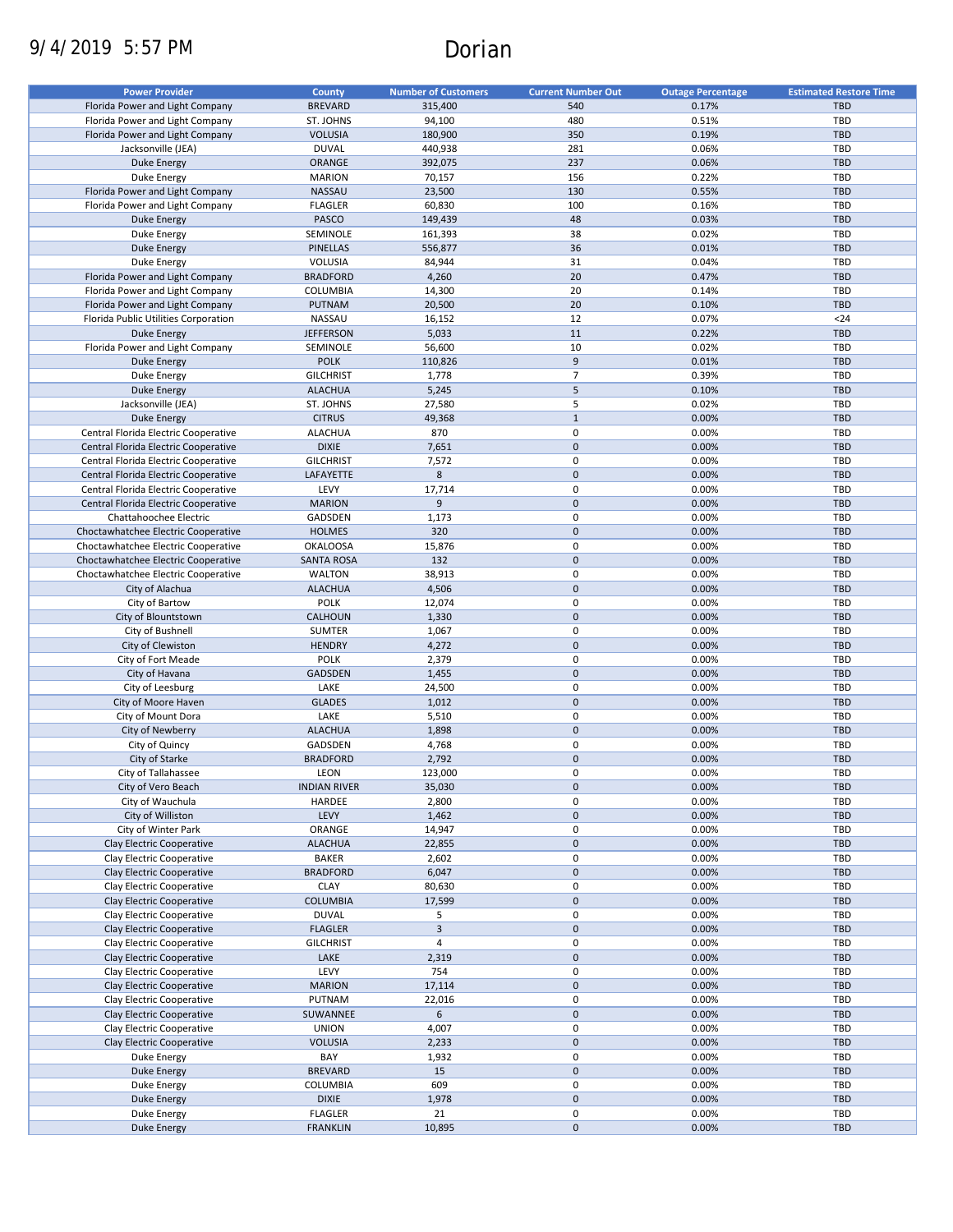# 9/4/2019 5:57 PM Dorian

| Duke Energy                                                                                  |                           |                  |             |                |                   |
|----------------------------------------------------------------------------------------------|---------------------------|------------------|-------------|----------------|-------------------|
|                                                                                              | <b>GULF</b>               | 6,798            | 0           | 0.00%          | TBD               |
|                                                                                              | <b>HAMILTON</b>           | 3,226            | $\mathbf 0$ | 0.00%          | <b>TBD</b>        |
| <b>Duke Energy</b>                                                                           |                           |                  |             |                |                   |
| Duke Energy                                                                                  | HARDEE                    | 45               | 0           | 0.00%          | TBD               |
| <b>Duke Energy</b>                                                                           | <b>HERNANDO</b>           | 12,401           | $\mathbf 0$ | 0.00%          | <b>TBD</b>        |
|                                                                                              |                           |                  |             |                |                   |
| Duke Energy                                                                                  | <b>HIGHLANDS</b>          | 56,870           | 0           | 0.00%          | TBD               |
| <b>Duke Energy</b>                                                                           | <b>HILLSBOROUGH</b>       | 25               | $\mathbf 0$ | 0.00%          | <b>TBD</b>        |
|                                                                                              |                           |                  |             |                |                   |
| Duke Energy                                                                                  | LAFAYETTE                 | 907              | 0           | 0.00%          | TBD               |
| <b>Duke Energy</b>                                                                           | LAKE                      | 89,356           | $\mathbf 0$ | 0.00%          | <b>TBD</b>        |
|                                                                                              |                           |                  |             |                |                   |
| Duke Energy                                                                                  | LEON                      | 67               | 0           | 0.00%          | <b>TBD</b>        |
| Duke Energy                                                                                  | LEVY                      | 3,966            | $\mathbf 0$ | 0.00%          | <b>TBD</b>        |
|                                                                                              |                           |                  | 0           |                |                   |
| Duke Energy                                                                                  | <b>MADISON</b>            | 4,178            |             | 0.00%          | TBD               |
| <b>Duke Energy</b>                                                                           | <b>OSCEOLA</b>            | 52,463           | $\mathbf 0$ | 0.00%          | <b>TBD</b>        |
| Duke Energy                                                                                  | <b>SUMTER</b>             | 10,890           | 0           | 0.00%          | TBD               |
|                                                                                              |                           |                  |             |                |                   |
| <b>Duke Energy</b>                                                                           | SUWANNEE                  | 865              | $\mathbf 0$ | 0.00%          | <b>TBD</b>        |
| Duke Energy                                                                                  | <b>TAYLOR</b>             | 6,474            | 0           | 0.00%          | TBD               |
|                                                                                              |                           |                  |             |                |                   |
| <b>Duke Energy</b>                                                                           | WAKULLA                   | 7,307            | $\mathbf 0$ | 0.00%          | <b>TBD</b>        |
| Escambia River Electric Cooperative, Inc.                                                    | <b>ESCAMBIA</b>           | 3,477            | 0           | 0.00%          | TBD               |
|                                                                                              |                           |                  |             |                |                   |
| Escambia River Electric Cooperative, Inc.                                                    | <b>SANTA ROSA</b>         | 7,779            | $\pmb{0}$   | 0.00%          | <b>TBD</b>        |
| Florida Keys Electric Cooperative                                                            | <b>MONROE</b>             | 31,744           | 0           | 0.00%          | TBD               |
| Florida Power and Light Company                                                              | <b>ALACHUA</b>            | 1,400            | $\mathbf 0$ | 0.00%          | <b>TBD</b>        |
|                                                                                              |                           |                  |             |                |                   |
| Florida Power and Light Company                                                              | <b>BAKER</b>              | 5,600            | 0           | 0.00%          | TBD               |
| Florida Power and Light Company                                                              | <b>BROWARD</b>            | 947,630          | $\pmb{0}$   | 0.00%          | <b>TBD</b>        |
|                                                                                              |                           |                  |             |                |                   |
| Florida Power and Light Company                                                              | CHARLOTTE                 | 118,000          | 0           | 0.00%          | TBD               |
| Florida Power and Light Company                                                              | <b>CLAY</b>               | 1,000            | $\mathbf 0$ | 0.00%          | <b>TBD</b>        |
|                                                                                              |                           |                  |             |                |                   |
| Florida Power and Light Company                                                              | <b>COLLIER</b>            | 217,300          | 0           | 0.00%          | <b>TBD</b>        |
| Florida Power and Light Company                                                              | <b>DESOTO</b>             | 17,100           | $\mathbf 0$ | 0.00%          | <b>TBD</b>        |
|                                                                                              |                           |                  |             |                |                   |
| Florida Power and Light Company                                                              | <b>DUVAL</b>              | 10               | 0           | 0.00%          | TBD               |
| Florida Power and Light Company                                                              | <b>GLADES</b>             | 3,500            | $\pmb{0}$   | 0.00%          | <b>TBD</b>        |
|                                                                                              |                           |                  | 0           |                |                   |
| Florida Power and Light Company                                                              | HARDEE                    | 30               |             | 0.00%          | TBD               |
| Florida Power and Light Company                                                              | <b>HENDRY</b>             | 10,200           | $\mathbf 0$ | 0.00%          | <b>TBD</b>        |
| Florida Power and Light Company                                                              | <b>HIGHLANDS</b>          | 600              | $\pmb{0}$   | 0.00%          | TBD               |
|                                                                                              |                           |                  |             |                |                   |
| Florida Power and Light Company                                                              | <b>INDIAN RIVER</b>       | 96,300           | $\mathbf 0$ | 0.00%          | <b>TBD</b>        |
| Florida Power and Light Company                                                              | LEE                       | 269,900          | 0           | 0.00%          | TBD               |
|                                                                                              |                           |                  |             |                |                   |
| Florida Power and Light Company                                                              | MANATEE                   | 189,900          | $\mathbf 0$ | 0.00%          | <b>TBD</b>        |
| Florida Power and Light Company                                                              | <b>MARTIN</b>             | 92,700           | 0           | 0.00%          | TBD               |
|                                                                                              |                           |                  |             |                |                   |
| Florida Power and Light Company                                                              | MIAMI-DADE                | 1,141,480        | $\mathbf 0$ | 0.00%          | <b>TBD</b>        |
| Florida Power and Light Company                                                              | <b>MONROE</b>             | 100              | 0           | 0.00%          | <b>TBD</b>        |
|                                                                                              |                           |                  | $\mathbf 0$ |                |                   |
| Florida Power and Light Company                                                              | OKEECHOBEE                | 20,200           |             | 0.00%          | <b>TBD</b>        |
| Florida Power and Light Company                                                              | ORANGE                    | 10               | 0           | 0.00%          | TBD               |
|                                                                                              | <b>OSCEOLA</b>            | 10               | $\mathbf 0$ | 0.00%          | <b>TBD</b>        |
| Florida Power and Light Company                                                              |                           |                  |             |                |                   |
|                                                                                              |                           |                  |             |                |                   |
| Florida Power and Light Company                                                              | PALM BEACH                | 750,180          | 0           | 0.00%          | TBD               |
|                                                                                              |                           |                  |             |                |                   |
| Florida Power and Light Company                                                              | SARASOTA                  | 273,500          | $\mathbf 0$ | 0.00%          | <b>TBD</b>        |
| Florida Power and Light Company                                                              | ST. LUCIE                 | 131,200          | 0           | 0.00%          | TBD               |
|                                                                                              |                           |                  |             |                |                   |
| Florida Power and Light Company                                                              | SUWANNEE                  | 5,100            | $\mathbf 0$ | 0.00%          | <b>TBD</b>        |
| Florida Power and Light Company                                                              | <b>UNION</b>              | 1,800            | 0           | 0.00%          | TBD               |
|                                                                                              |                           |                  |             |                |                   |
| Florida Public Utilities Corporation                                                         | CALHOUN                   | 822              | $\mathbf 0$ | 0.00%          | Restored          |
| Florida Public Utilities Corporation                                                         | <b>JACKSON</b>            | 10,302           | 0           | 0.00%          | Restored          |
|                                                                                              |                           |                  |             |                |                   |
| Florida Public Utilities Corporation                                                         | <b>LIBERTY</b>            | 757              | $\mathbf 0$ | 0.00%          | Restored          |
| Fort Pierce Utilities Authority                                                              | <b>ST. LUCIE</b>          | 28,827           | 0           | 0.00%          | TBD               |
| Gainesville (Gainesville Regional Utilities - GRU)                                           | <b>ALACHUA</b>            | 94,612           | $\mathbf 0$ | 0.00%          | TBD               |
|                                                                                              |                           |                  |             |                |                   |
| Glades Electric Cooperative, Inc.                                                            | <b>GLADES</b>             | 2,882            | 0           | 0.00%          | TBD               |
| Glades Electric Cooperative, Inc.                                                            | HARDEE                    | $\mathbf 0$      | $\pmb{0}$   |                | TBD               |
|                                                                                              |                           |                  |             |                |                   |
| Glades Electric Cooperative, Inc.                                                            | <b>HENDRY</b>             | 3,502            | 0           | 0.00%          | TBD               |
| Glades Electric Cooperative, Inc.                                                            | <b>HIGHLANDS</b>          | 7,210            | $\pmb{0}$   | 0.00%          | <b>TBD</b>        |
|                                                                                              |                           |                  |             |                |                   |
| Glades Electric Cooperative, Inc.                                                            | OKEECHOBEE                | 2,223            | 0           | 0.00%          | TBD               |
| Green Cove Springs Electric                                                                  | <b>CLAY</b>               | 4,041            | $\pmb{0}$   | 0.00%          | TBD               |
| Gulf Coast Electric Cooperative, Inc.                                                        | BAY                       |                  | 0           | 0.00%          | <b>TBD</b>        |
|                                                                                              |                           | 11,485           |             |                |                   |
| Gulf Coast Electric Cooperative, Inc.                                                        | <b>CALHOUN</b>            | 1,761            | 0           | 0.00%          | <b>TBD</b>        |
| Gulf Coast Electric Cooperative, Inc.                                                        | <b>GULF</b>               | 4,204            | 0           | 0.00%          | <b>TBD</b>        |
|                                                                                              |                           |                  |             |                |                   |
| Gulf Coast Electric Cooperative, Inc.                                                        | <b>JACKSON</b>            | 45               | $\mathbf 0$ | 0.00%          | TBD               |
| Gulf Coast Electric Cooperative, Inc.                                                        | <b>WALTON</b>             | 103              | 0           | 0.00%          | TBD               |
|                                                                                              |                           |                  |             |                |                   |
| Gulf Coast Electric Cooperative, Inc.                                                        | <b>WASHINGTON</b>         | 2,461            | 0           | 0.00%          | <b>TBD</b>        |
| <b>Gulf Power Company</b>                                                                    | BAY                       | 97,368           | 0           | 0.00%          | Restored          |
|                                                                                              |                           |                  |             |                |                   |
| <b>Gulf Power Company</b>                                                                    | <b>ESCAMBIA</b>           | 154,192          | 0           | 0.00%          | Restored          |
| <b>Gulf Power Company</b>                                                                    | <b>HOLMES</b>             | 2,578            | 0           | 0.00%          | Restored          |
| <b>Gulf Power Company</b>                                                                    | <b>JACKSON</b>            |                  | 0           | 0.00%          | Restored          |
|                                                                                              |                           | 1,367            |             |                |                   |
| <b>Gulf Power Company</b>                                                                    | <b>OKALOOSA</b>           | 94,652           | 0           | 0.00%          | Restored          |
| <b>Gulf Power Company</b>                                                                    | <b>SANTA ROSA</b>         | 73,753           | 0           | 0.00%          | Restored          |
|                                                                                              |                           |                  |             |                |                   |
| <b>Gulf Power Company</b>                                                                    | WALTON                    | 23,894           | 0           | 0.00%          | Restored          |
| <b>Gulf Power Company</b>                                                                    | WASHINGTON                | 6,503            | 0           | 0.00%          | Restored          |
|                                                                                              |                           |                  |             |                |                   |
| Homestead                                                                                    | MIAMI-DADE                | 24,402           | 0           | 0.00%          | TBD               |
| Jacksonville (JEA)                                                                           | <b>CLAY</b>               | 9,994            | $\mathbf 0$ | 0.00%          | <b>TBD</b>        |
|                                                                                              |                           |                  |             |                |                   |
| Jacksonville Beach (Beaches Energy Services)<br>Jacksonville Beach (Beaches Energy Services) | <b>DUVAL</b><br>ST. JOHNS | 18,875<br>16,371 | 0<br>0      | 0.00%<br>0.00% | TBD<br><b>TBD</b> |